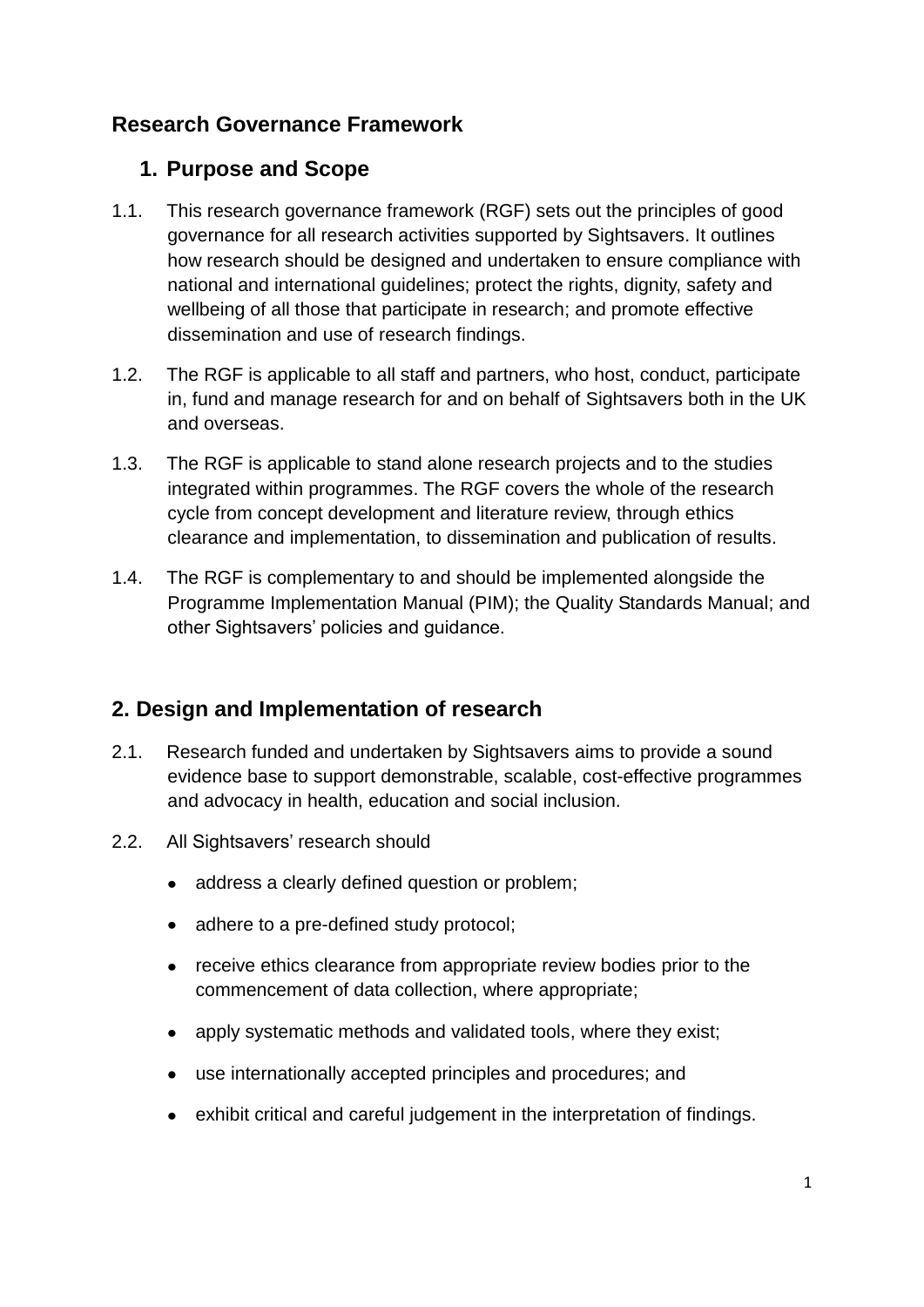- 2.3. Research should only be undertaken where there is a clear gap in knowledge. Existing literature, especially systematic reviews, should be considered to avoid unnecessary duplication.
- 2.4. The concept of a research project should be written using a Research concept template (available on IRIS). Once approved a full research proposal will be developed. All research proposals approved for funding should have a study protocol, which will outline background, research aims, objectives and questions, study design, methods and tools for data collection and analysis. All studies should have a Principal Instigator (PI), who will take responsibility for the delivery and quality of research.
- 2.5. The Sightsavers research team should be consulted at the conceptual stage for all integrated and standalone research; the team can support Country Offices and their partners in the development of study protocols and facilitation of academic collaborations.
- 2.6. Proposals and protocols should be subject to independent scientific review on their quality and relevance. All study protocols, research tools and data analysis plans should be agreed with the Sightsavers research team and be stored in a central location for a wider use across the organisation. All anonymised data sets (e.g. survey data files; transcripts) should be passed to the Sightsavers research team in an agreed format and stored in a central location.
- 2.7. Research must only be undertaken by appropriately qualified staff; this may be through academic collaborations, independent consultants or the involvement of Sightsavers' research advisors. Researchers involved in Sightsavers' studies are expected to work collaboratively with the Sightsavers' research team, relevant Programme Development Advisers (PDAs) and Country offices and to ensure that Sightsavers' programme staff understand the purpose and process of research and how it can contribute to more effective policies and programmes.
- 2.8. To ensure a high quality research, those involved in research with Sightsavers must at all times demonstrate the following:
	- honesty and integrity:
	- regard for the safety and well-being of others;
	- respect for diversity;
	- openness; and
	- clear and supportive management.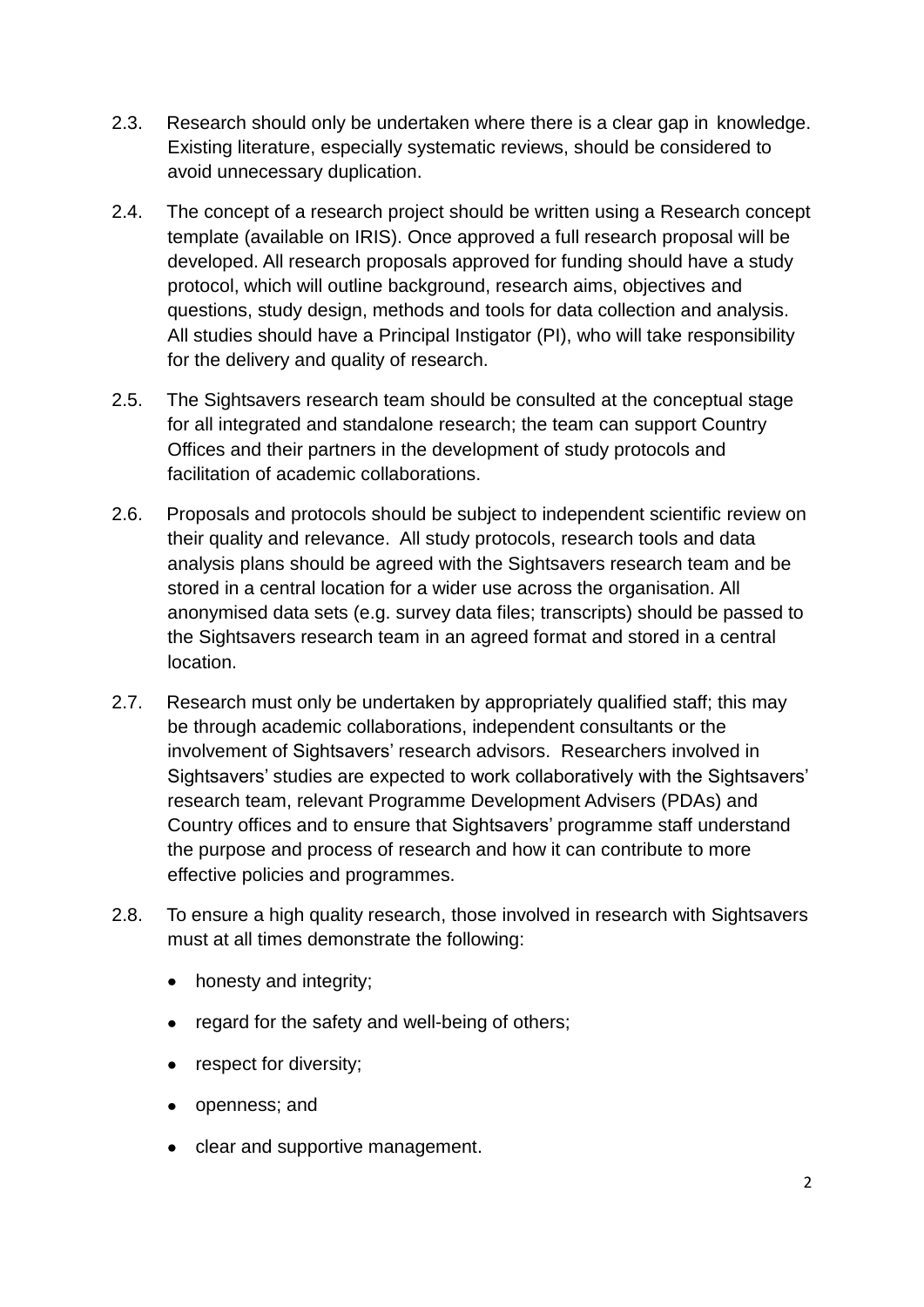- 2.9. Wherever relevant and practical, service users, community stakeholders and practitioners will have the opportunity to participate in the design, implementation, analysis and reporting. Consideration to how barriers to participation can be removed accounting for cultural differences, local behaviour and norms, religious beliefs and practices, gender roles and disability should be given during planning studies and communicating findings.
- 2.10. Research findings must be open to critical review by scientific and professional channels, any arrangements for peer review should be proportionate to the scale of the research and the risks involved.

# **3. Collaborations and partnerships**

- 3.1. A formal written agreement should be in place for all collaborative research projects that clearly specifies the responsibilities of each party involved in the project. This should consider matters such as intellectual property, confidentiality, data management, responsibility for ethical approval and reporting obligations. All research agreements should be approved by the Sightsavers' research team and the Sightsavers' legal adviser.
- 3.2. Where relevant, the ownership of data and tools created in the course of the research must be agreed with partners at the beginning of the research programme. This agreement will also include procedures for retention, access, copy and retrieval of data for programming and other non-commercial reasons.
- 3.3. It is likely that other agencies and institutions Sightsavers collaborating with will have their own research governance framework and code of practice. Sightsavers would always expect both frameworks to be followed. Any difference should be resolved at the proposal stage.
- 3.4. Sightsavers is committed to working towards more equitable partnerships. This includes developing the organisational capacity of partners to undertake, understand and use research. Opportunities for this and skills transfer or training should be considered and included in the design wherever possible.

#### **4. Ethics**

4.1. Whenever research involves human subjects, their organs, tissue or data, the study protocol should be reviewed independently to ensure ethical standards are met. An appropriate ethical clearance must be sought and received before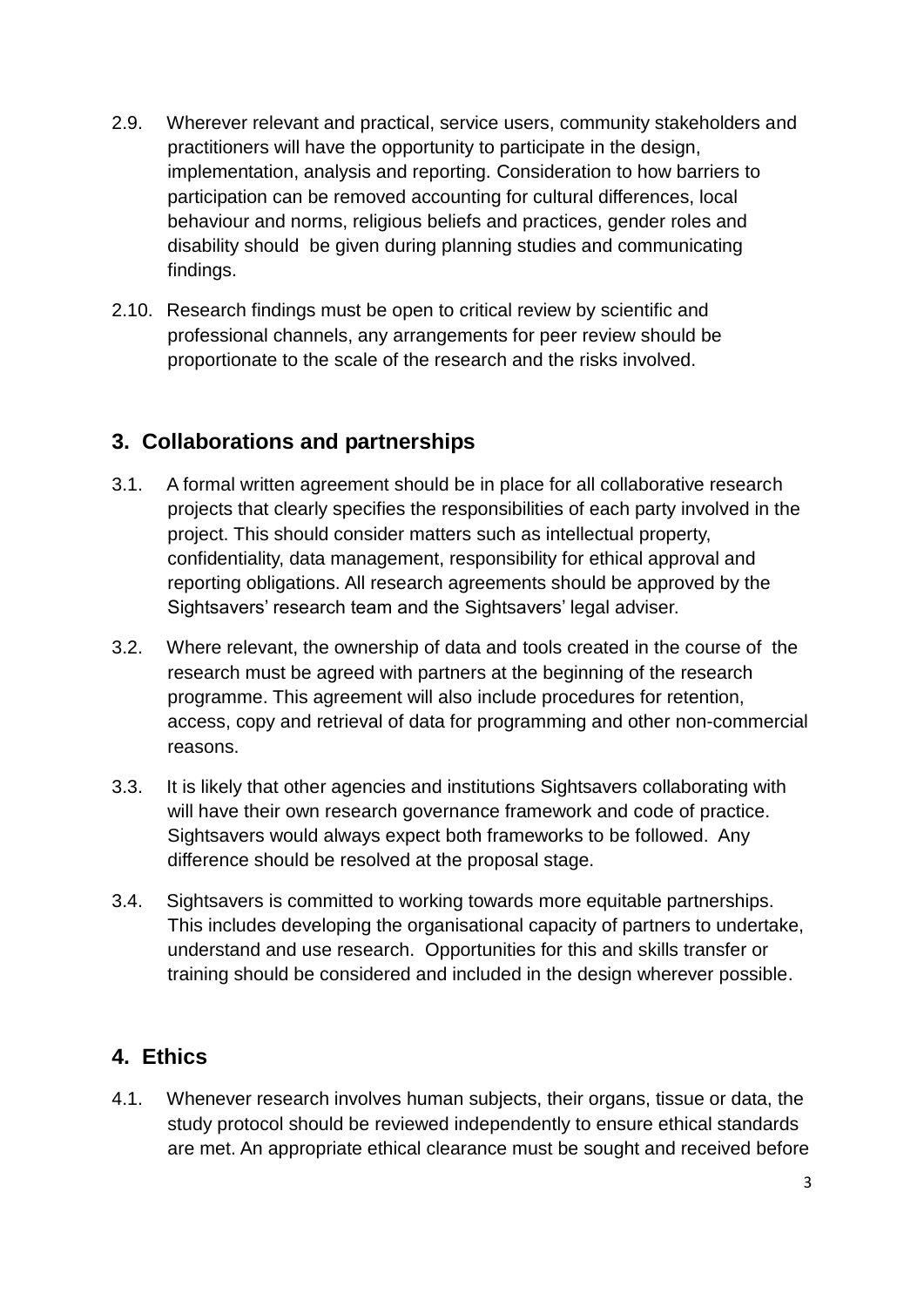the commencement of data collection, including piloting. The approval should be sought from national or local bodies with formal ethical approval systems in the country in which the research is undertaken. In addition, there may be requirements for ethical approval from collaborating institutions in the UK or elsewhere.

- 4.2. Participation in research should always be voluntary and free from external pressure, whether this be direct participation in research activities or indirect through the provision of personal data or human tissue and organs. Appropriate arrangements must be in place for obtaining informed consent from participants. Any information that may affect a prospective participant's willingness to participate should not be withheld. Additional authorisation and approvals may be required for information sourced through secondary data sets such as databases or registries.
- 4.3. All participants should have the right to withdraw from research and withdraw any data concerning them at any point without fear of penalty.
- 4.4. Extra care is needed when seeking consent from children and vulnerable adults such as those with mental health problems, learning difficulties or disability. Arrangements must be made to ensure that relevant information is provided in an accessible and appropriate form and that the role of parents, carers, or supporters is clearly understood.
- 4.5. Confidentiality of personal information and the anonymity and privacy of study participants must be maintained. Circumstances or requirements that may limit this obligation should be communicated to prospective participants.
- 4.6. Where at all possible Sightsavers will avoid undertaking any research that may require the use of animals. In instances where there are no alternatives, research requiring the use of animals will only be done in collaboration with institutions that are appropriately licensed and rigorously respect all animal research protocols.
- 4.7. For all clinical trials and surveys involving human subjects and requiring clinical interventions including trial of medicines, the research protocol must comply with the ethical principles outlined in the World Medical Association Declaration of Helsinki and with any other international and European Union guidelines applicable. All study participants requiring medical treatment must be referred to treatment services.
- 4.8. Additional guidance and input for all studies involving humans can be sought from the relevant PDAs and research advisors.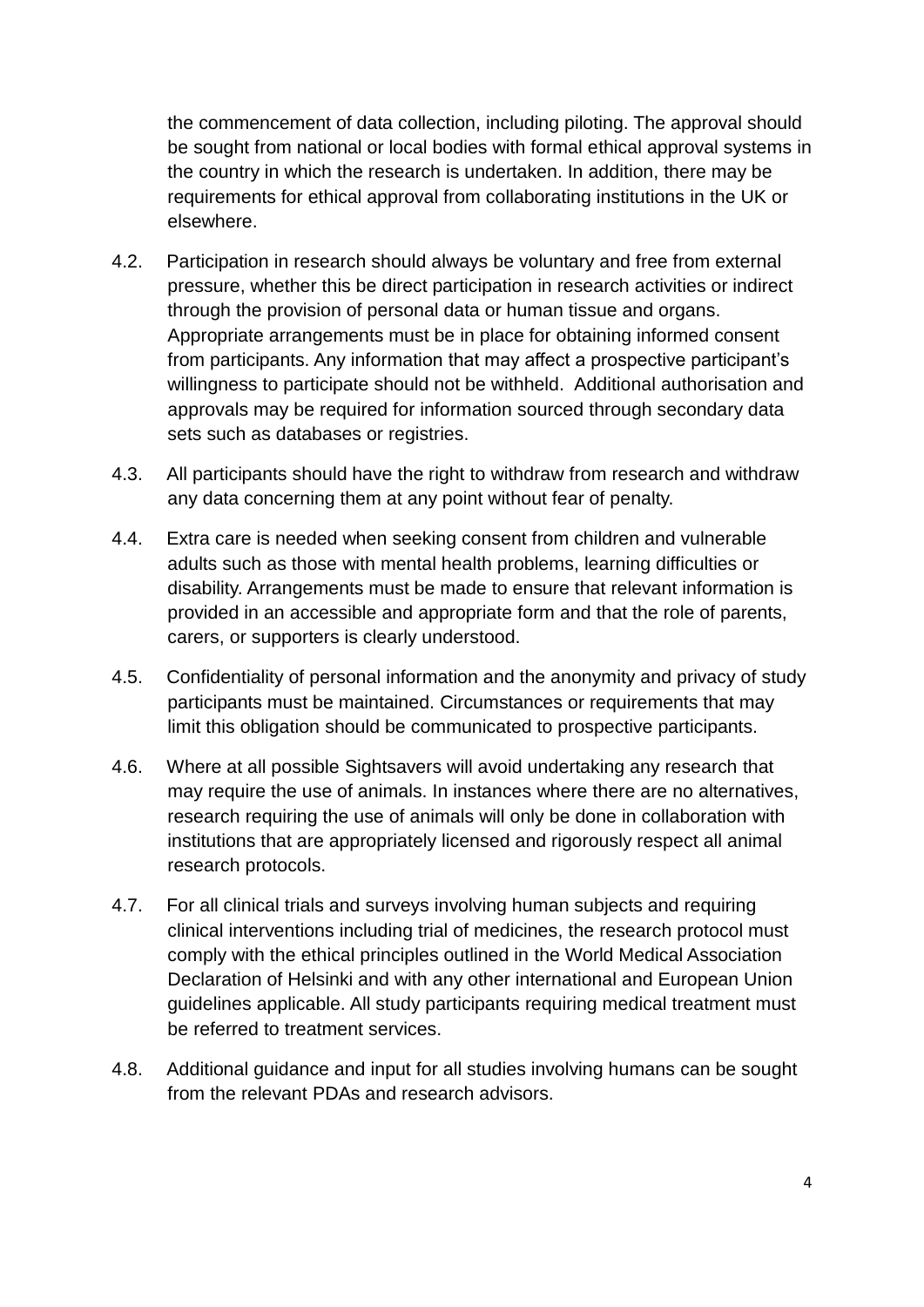### **5. Health and safety**

5.1. Safety of participants, research and other staff must be the priority at all times. Sightsavers Health and Safety and Travel and Security policies must be strictly observed in all research projects.

### **6. Data management and Records**

- 6.1. Research data must be retained intact for an agreed period of time; the data should be stored securely at all times (e.g. in a locked storage facilities and password protected computers).
- 6.2. Data should be fully anonymised prior to depositing in data storage facilities. This process should include removing all personal identifiers (name, initials, date of birth, post code etc.) as well as removing other types of identifiers where it may be possible to identify a participant, e.g. very rare diagnosis, name of organisation. Where there are differences between the Data Protection policies of donors/collaborating organisations and Sightsavers, both must be adhered to.
- 6.3. Electronic data should be stored on computer systems which are properly housed and managed, and backed up to protect against system failure or accidental deletion of files.

# **7. Dissemination and Use of information**

- 7.1. We conduct research for the benefit of service users; professionals; and the public and one of the key objectives of Sightsavers research is to contribute to global knowledge and evidence-based policy-making. We aim to disseminate our research findings - positive or negative – as widely as possible and through a variety of formats, including peer-reviewed publications; scientific conferences; professional networking; and advocacy tools.
- 7.2. The methods, timings and costs of research dissemination should be included in the initial proposal. Any potential delays due to matters of intellectual property rights and/or commercial in confidence should be taken into account.
- 7.3. Results should be shared in a format and language understandable and accessible to all participants, partners and countries in which Sightsavers works. Accessibility of findings to people with visual impairments and other disabilities should be considered.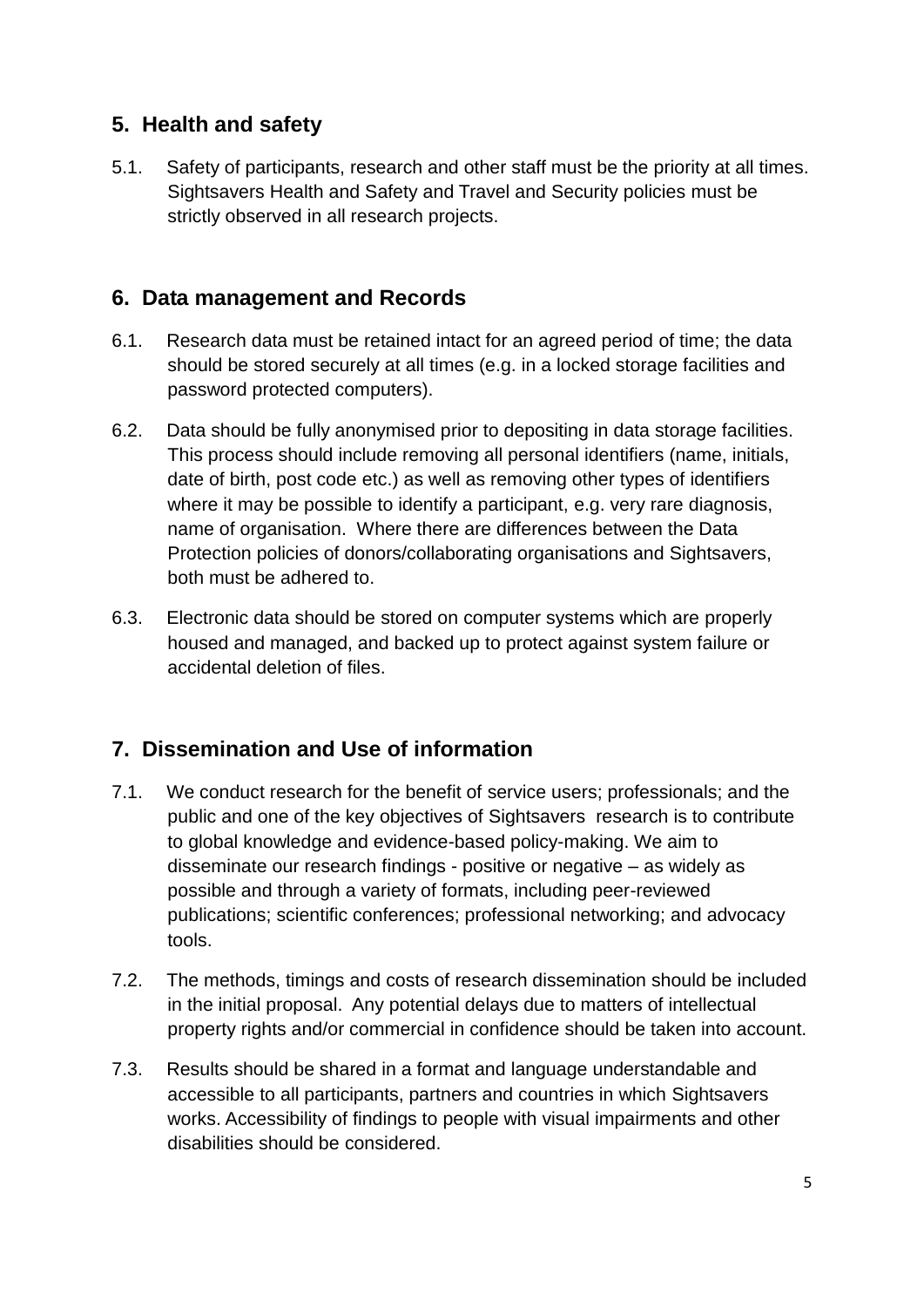- 7.4. Country Offices in consultation with PDAs and other staff are expected to organise internal review and discussions on how findings, both positive and negative, may be integrated into Sightsavers programmes and advocacy work; A variety of national and local fora should be used for dissemination of Sightsavers' publications and study reports to local stakeholders.
- 7.5. Sightsavers access to data policy is guided by the requirements of donors contributing to each specific research. For example, for projects supported by the donors practicing Research Open and Enhanced Access Policy, there will be free access to anonymised data sets within an agreed period of time from the end of the project
- 7.6. Where Sightsavers has supported research studies, either through the provision of funding or access to data, it requires this to be recognised and where appropriate to share intellectual property rights. Acknowledgement of Sightsavers contributions in printed and online sources should adhere to Sightsavers' Brand Guidelines where possible.
- 7.7. Authorship in peer-reviewed publications will be credited to those partners and individuals who have made a substantial intellectual contribution to the study conception, design, analysis and interpretation of data, in addition to participating in the drafting, reviewing and/or revising of an article for intellectual content. Individuals who have contributed but do not meet these criteria will be listed in the acknowledgements.
- 7.8. A list of expected peer-reviewed publications, the lead author and the coauthors for each paper should be agreed in the beginning of the project. The lead author assumes overall responsibility for the manuscript; serves as the managerial and corresponding author; and provides a significant contribution to the project and writing up.
- 7.9. Research findings, positive or negative, as well as information about dissemination should be widely circulated across the organisation and be available via Sightsavers information and learning systems (IRIS, webpages, Newsletters).

#### **8. Finance and Procurement**

8.1. Purchasing and expenditure of funds should take place in accordance with the terms and conditions of any grant or contract held for the research and Sightsavers own procurement policy and standard financial operating procedures and policies.